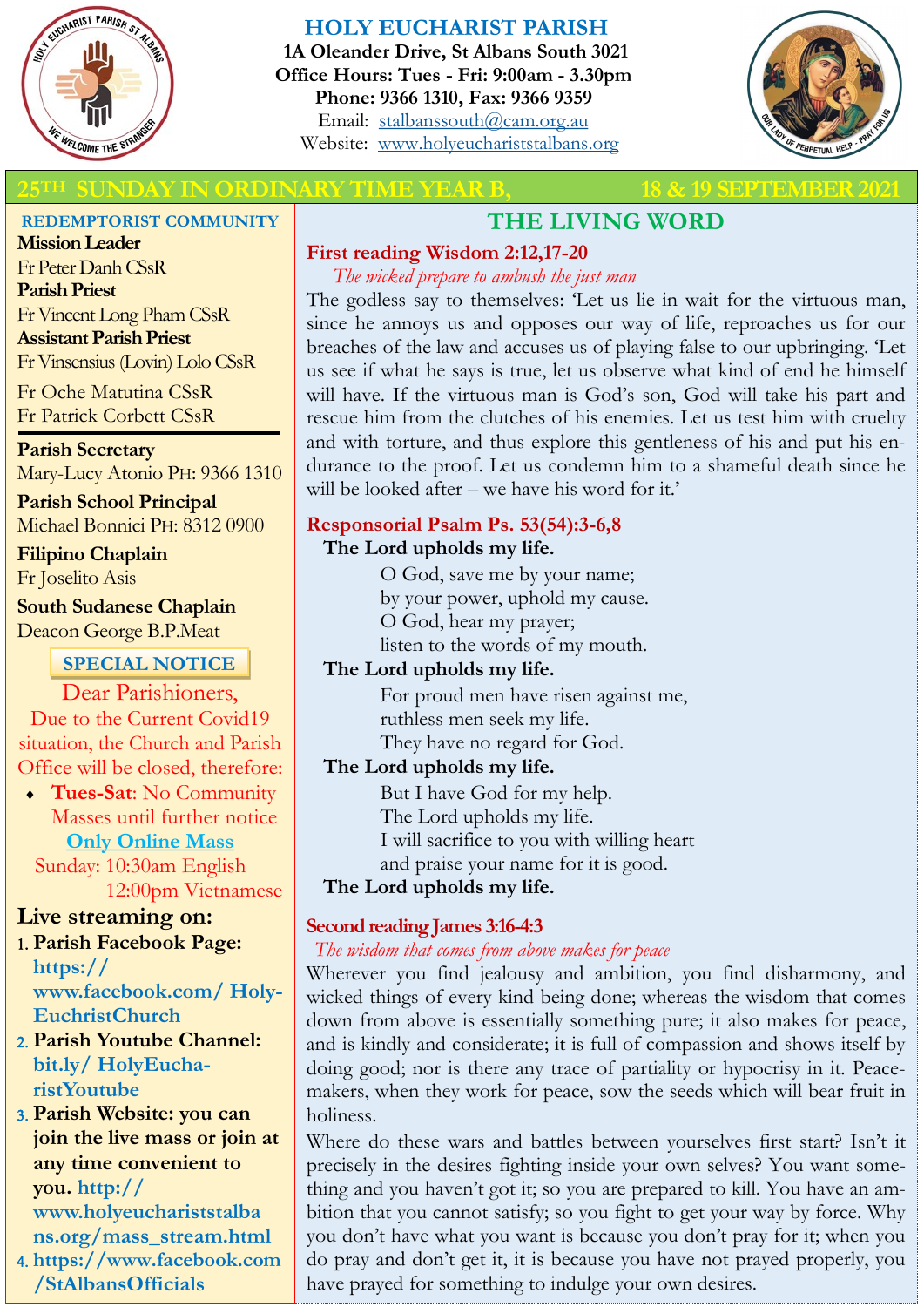# **Gospel Acclamation cf 2 Thessalonians 2:14** Alleluia, alleluia! God has called us with the gospel to share in the glory of our Lord Jesus Christ.

#### **Gospel Mark 9:30-37**

Alleluia!

### *Anyone who welcomes one of these little children in my name welcomes me*

Jesus and his disciples made their way through Galilee; and he did not want anyone to know, because he was instructing his disciples; he was telling them, 'The Son of Man will be delivered into the hands of men; they will put him to death; and three days after he has been put to death he will rise again.' But they did not understand what he said and were afraid to ask him.

They came to Capernaum, and when he was in the house he asked them, 'What were you arguing about on the road?' They said nothing because they had been arguing which of them was the greatest. So he sat down, called the Twelve to him and said, 'If anyone wants to be first, he must make himself last of all and servant of all.' He then took a little child, set him in front of them, put his arms round him, and said to them, 'Anyone who welcomes one of these little children in my name, welcomes me; and anyone who welcomes me welcomes not me but the one who sent me.'

#### **REFLECTION ON THE GOSPEL**

Most of us have to admit to being like the disciples whom Jesus was trying to bring from blindness and ignorance to insight and understanding. Like them, we are often afraid to ask for explanations when we fear that we may not be able to deal with the responses we receive. We so often choose to live in denial. No matter how strongly Jesus insists that the way of the gospel will lead to his violent death, his closest followers persist in their refusal to accept the inevitability of suffering in the life of one who so openly challenges abuses of power.

More focussed on personal recognition and status, the "twelve" engage in a childish argument about who is the greatest among them. They are inside "the house" in Capernaum, the home of Jesus. They are understandably silent when Jesus questions them about the discussion they had "on the way". They have much to learn and he needs their attention if they are to understand who he is and what it means to be his disciple. They need to learn that being first has nothing to do with seeking the limelight, with hierarchy or status, with power or adulation. It has everything to do with engaging in ministry without distinction or discrimination, with being "servant of all".

Like us, they have much to learn from "the way" itself, the path they tread through the land.

An engaging scene follows this discussion. They are "inside the house", an open house where all are welcome. Jesus places a child in their midst. The child is unnamed. We might give this child a name so that she or he is a real person for us. Jesus seemingly gathers the twelve in a circle around him. Taking the child in his arms, he tries to show them that gospel leadership resides, not in privilege, but in the welcome offered to those whose voices are rarely heard and whose needs are frequently ignored.

Jesus, the suffering Messiah or Christ, actually identifies with a defenceless child, "Whoever welcomes one such child in my name welcomes me". His identification with the defenceless is as intimate as his identification with God, "the one who sent me". As a church, we might well hear today's gospel story as a call to respond with compassion and justice to those who have suffered the indignity and injustice of abuse in their childhood. We might also hear it as an invitation to listen to the cry of our sisters and brothers who continue to seek the dignity and justice that belong to all of God's people. We think especially at the moment of those who suffer at the hands of the Taliban in Afghanistan. It is time for us to remember that whoever welcomes even one of these into our homeland in the name of the Christ is truly welcoming the suffering Christ

### **By Veronica Lawson RSM**

### **GOD WANTS HIS WORLD BACK You were born for this moment.**

#### **Why are you here?**

Not why are you sitting in your living room—or on this airplane, in that school pick-up line, or in the office where you started working ten years ago. But why are you here, on the earth? Ever wonder where you're going or how you're going to get there?

We've just asked the three most important questions in life: Why am I here? Where am I going? How do I get there?

#### **Three Fundamental Convictions**

I've been asking those questions. They have led me here, to this moment in my life, when I am driven by three fundamental convictions.

The first fundamental conviction is this: you and I are not alive right now by chance. God could have destined us to live in sixteenth-century France or in the Northwest Territory in the 1800s. Instead, in his mysterious providence, he chose you and me to be alive at this moment. Not in spite of but because of all that is happening in our local churches, the global Church, our country, and our world.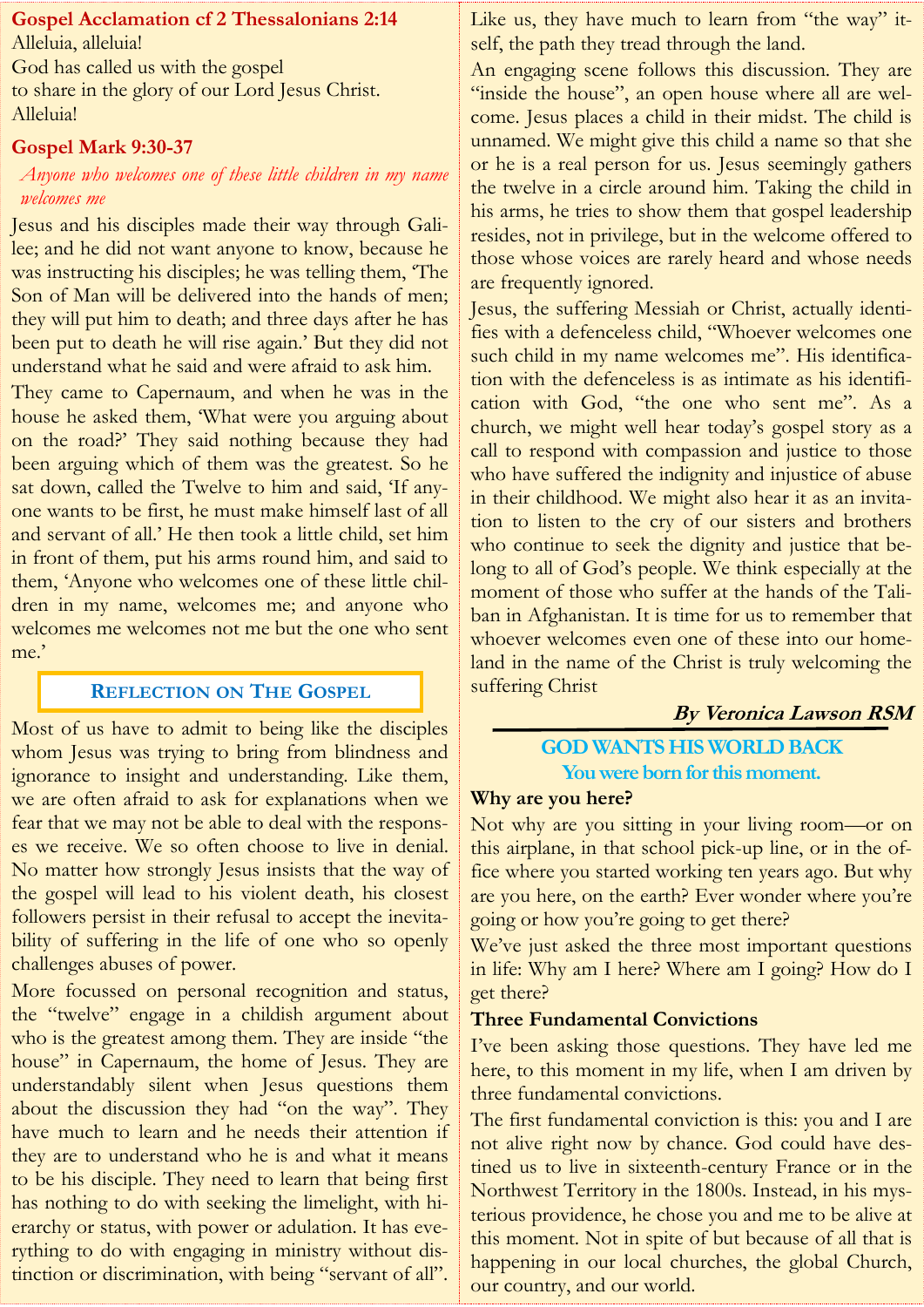I am more and more enamored of a line attributed to St. Joan of Arc: "I am not afraid. God is with me. I was born for this!" I pray that wherever you are as you read these words, you will have the same conviction this heroic young woman had centuries ago: you were born for this moment. God is creating a masterpiece, and you play an irreplaceable role in this work of art. Whether you are a stay-at-home mom, a retiree, a high school teacher, a nurse, a cattle rancher, a truck driver, a lawyer, a teenager, or a grocery store clerk, you matter. Each of us is meant to be an instrument in his hands to help accomplish his desire. And his desire is nothing less than to get his children back and to get his world back.

The second fundamental conviction I hold is that the world is crying. To be sure, the world has been crying since that fateful day in Eden, but our current times are unique and unprecedented, at least in our country. There are many ways to speak to this conviction, but for me it started with a series of articles I read that reported that in 2018, for the first time in a hundred years in the US, life expectancy declined for a third consecutive year. This is astounding and hasn't happened since 1918. Think about that! Lives are shorter, and people are dying younger—not in some remote corner of the planet that lacks access to technology, wealth, and medicine, but here in the United States of America.

What was happening in 1918 that had caused life expectancy to decline three years in a row? Two horrors: World War I and the worst pandemic in the history of the world, the Spanish flu. But the current life expectancy decline in our country is due to something chilling and new. (At this writing, we don't yet know what the ultimate result of the coronavirus, or COVID-19, will be; however, the statistics I'm referencing were true even before the current pandemic crisis we've been experiencing.) Sociologists are calling the phenomenon "deaths of despair." There are three main causes of such deaths: suicide, cirrhosis of the liver, and opioid addiction.

Since 1999, suicide rates have risen 30 percent in the general population and 40 percent among rural Americans. In 2016, there were more than twice as many suicides as homicides in our country. The suicide rate among children ages ten to fourteen has nearly tripled in the last ten years. As I have, I'm sure you've been impacted deeply by this incredible pain, perhaps enduring the loss of a family member or a dear friend. I've lost both an uncle and a brother-in-law to this battle. I know firsthand the anguish and pain of those left behind after a suicide.

There's a second cause of our declining life expectancy. From 1999 to 2016, death by liver cirrhosis, due to alcohol addiction, increased 65 percent, with the

biggest jump happening among young people ages twenty-five to thirty-four.

A third primary factor for a heartbreaking number of early deaths is the current opioid addiction. Despite being only 5 percent of the world's population, Americans consume 80 percent of the world's opioids. Deaths of despair are happening at a staggering, unprecedented rate.

At the root of this despair are those three questions I mentioned. In a world where God is repeatedly pushed further and further off the stage, the creature who is made in his image and likeness—you and me—has lost his sense of meaning.

Jesus instituted his Church to address precisely this kind of despair and to heal such wounds. He designed his Church to be the means by which the world's cry would be answered so that every person could come to know the incredible love of the Father, the regenerative power of the Holy Spirit, and their true identity as beloved sons and daughters of the King of the universe. The Church is intended to be the place where this is not merely heard but experienced.

The problem, which leads to my third fundamental conviction, is that the Church is crying too. Like the situation in the world, there are a number of ways to speak to this "cry" of the Church. There are confusion and division amongst priests and bishops and confusion coming out of Rome. And most certainly, the second round of the sexual abuse crisis among the clergy in our country has made it abundantly clear that we are wounded and weeping. A recent Gallup poll revealed that 37 percent of Catholics are considering leaving the Church due to the sexual abuse scandal. With roughly seventy million Catholics in the US, that translates to twenty-six million people who are hurting, scandalized, and disillusioned. The Church is crying. For many who serve in parish or diocesan life, whether as priests or lay men and women, there is also the experience that parish life is not quite what it could and should be. Too many days are spent playing "whack-a-mole." With fires raging daily, we grow accustomed to having our heads on a swivel, bouncing from emergency to emergency. One person has suggested that working in the Church reminds them of a football game: there are twenty-two men desperately in need of rest racing around the field, and they're being watched by thousands of people in the stands who are desperately in need of exercise.

I recently finished a twelve-year stint as pastor of an extraordinary parish in the Archdiocese of Detroit. I'm grateful for the people I was blessed to walk with during this time, even though serving a parish with nearly 3,600 families can be stressful. My archbishop graciously allowed me to create a new ministry, Acts